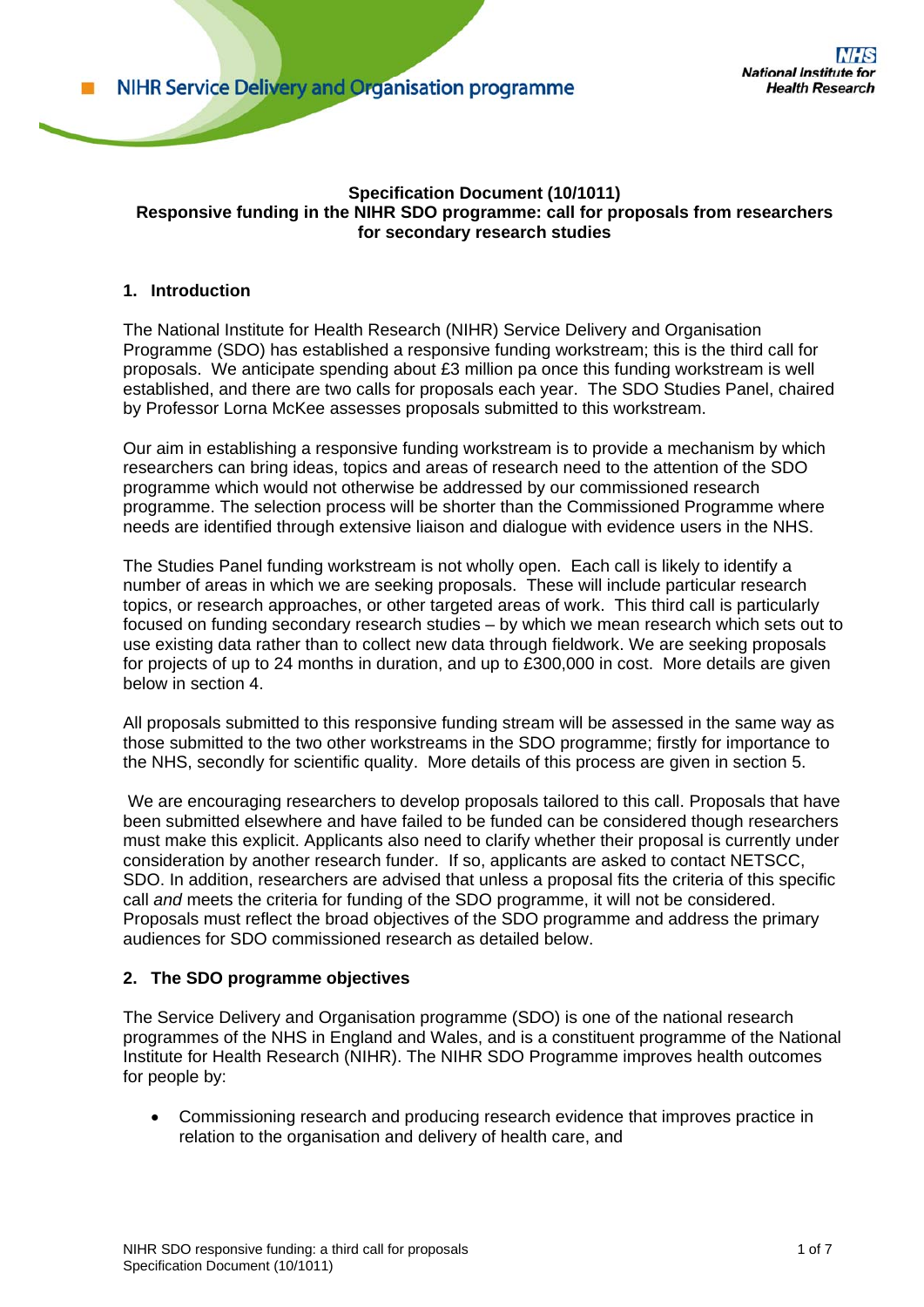• Building research capability and capacity amongst those who manage, organise and deliver services – improving their understanding of the research literature and how to use research evidence.

The primary audience for the research which the SDO programme commissions, is decision makers in the NHS in England and Wales – particularly managers and leaders in NHS organisations. We focus our research commissioning on topics and areas where we think research evidence can make a significant contribution to improving decision making, and so to improving the organisation and delivery of healthcare to patients.

Further information on the SDO programme, including a list of past, current and recently commissioned projects, can be found on the SDO website: www.sdo.nihr.ac.uk.

## **3. Background to this call**

This is the third fully responsive funding call from the SDO programme. A limited open call scheme has operated in previous years though most of the SDO programme budget has been invested in commissioned workstreams where research needs are identified through a systematic process of assessment and prioritisation, commissioning briefs are developed, and then a call for proposals in response to those briefs is issued. While commissioning briefs rely on researchers to frame specific research questions and determine appropriate methodologies and approaches, they do set clear boundaries for the topics to be explored.

Responsive funding programmes can be a positive way of identifying neglected areas of research or supporting researchers wishing to build a related body of evidence in key areas. They are useful for stimulating research in important but less high profile areas of health need and they allow the research community to bring new ideas and topics to the forefront. We hope to see some innovative approaches arise through this mechanism in terms of topics; research teams and methods.

We wish to avoid some of the common problems associated with responsive mode funding such as a high volume of heterogeneous and poorly constructed proposals and a low success rate for researchers – both of which represent a poor use of resources for the research funder and the research community. The Panel will therefore put an emphasis on scientific rigour, quality, fit with criteria and alignment with the mission of the SDO programme. The use of a two stage process with an outline submission will in part help to ensure the coherence and quality of those bids chosen to advance to full proposal stage.

## **4. Call for proposals: main topic areas identified**

For this responsive call, we are focusing on seeking to fund secondary research studies, by which we mean research which sets out to use existing data rather than to collect new data through fieldwork.

We have chosen to focus this call for proposals on secondary research studies because we believe that the NHS in England and Wales often invests considerable resources in collecting and managing some extensive and varied quantitative and qualitative data sets which are then underutilised both operationally (by clinicians, managers and healthcare organisations) and academically (by researchers). We would note that the SDO programme rarely receives proposals for secondary research studies in its commissioned workstreams.

We see value in encouraging researchers to turn to these existing data sources to answer important research questions for several reasons. First, existing data can often be used more quickly and economically to address a research question than primary research involving new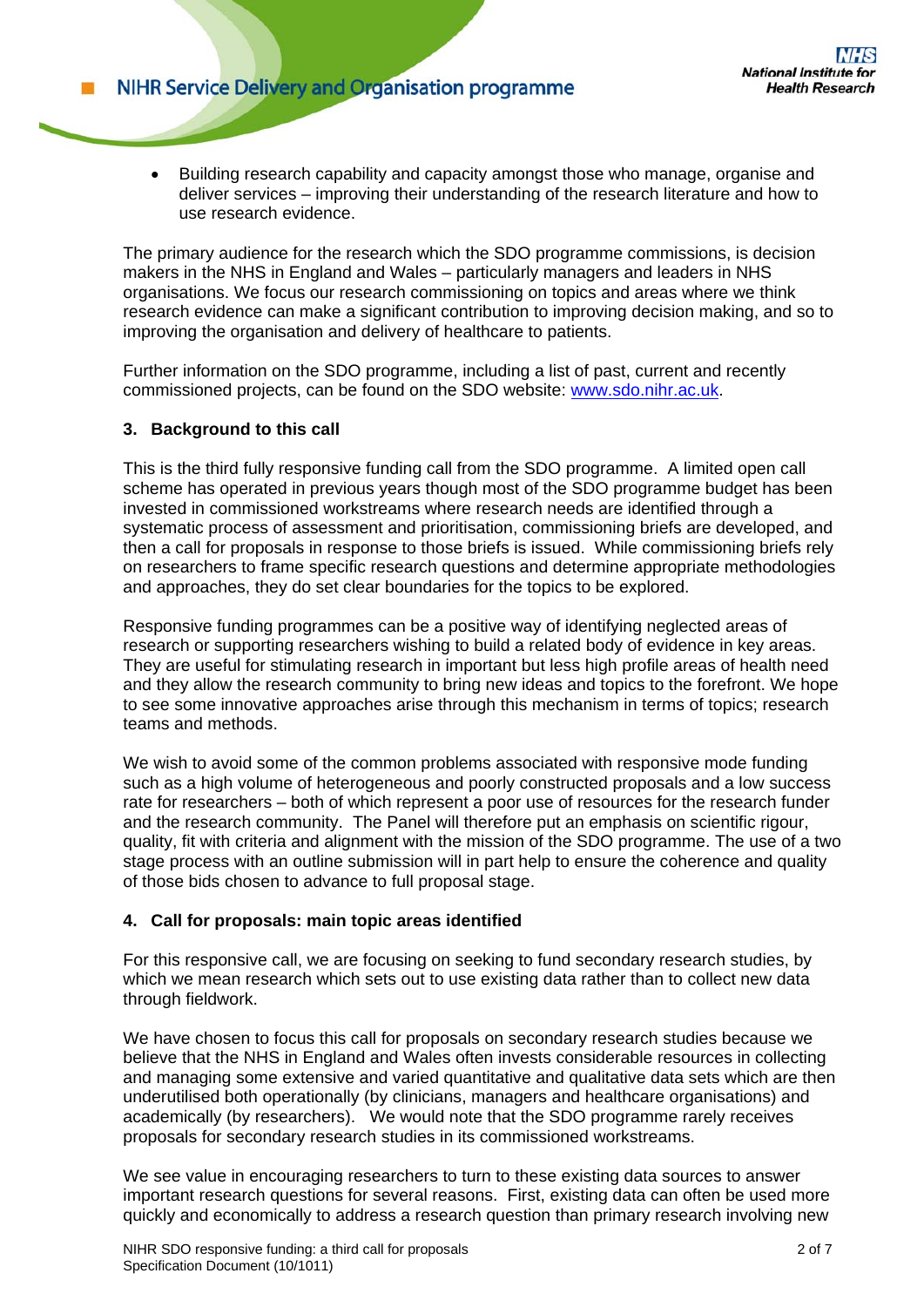**NIHR Service Delivery and Organisation programme** 

data collection. Second, existing data often has advantages of scale and longitudinality, allowing comparisons across place and time which would not be feasible through primary research involving new data collection. Thirdly, when research based on existing data produces new measures, indicators or other similar outputs, their wider use/uptake is immediately feasible because they do not require organisations to start to collect new data. Of course, existing data may have a number of disadvantages too – data quality and completeness can be poor, and researchers have to work within the restrictions of data definitions, coding structures and recording conventions which were not designed with research in mind.

We are not placing any particular constraints on the nature, source or type of the existing data that research projects might seek to use – they could be qualitative and/or quantitative; held in electronic, paper or other forms; produced by NHS organisations or by other national bodies or professional bodies/groups; and in the public domain or privately held. We cite some examples of existing data below, but would emphasise that these are simply for illustration and we are not seeking research that solely or specifically uses these examples of existing data:

- Routinely collected data on patient activity in healthcare organisations at primary or secondary care level, including admissions, outpatient visits, waiting lists/times, primary care attendances, A&E attendances etc
- Data from hospital or primary care clinical and operational information systems, which might include information on clinical diagnoses, procedures, diagnostic and therapeutic interventions
- Data from other routine information systems used in NHS organisations to manage/record activities such as adverse events or patient incidents, staff allocations/workloads, departmental performance/operations, or a range of other issues.
- Data on particular patient groups collected through the work of professional organisations (like the Royal Colleges) or through national clinical audits, and which may include a range of demographic detail.
- Data from other national data collections such as national patient or staff surveys, cancer registries, performance indicators/measures, patient recorded outcome measures, etc.
- Data from written/paper records, such as information from patients' medical records, or from other documents such as meeting minutes, reports, surveys, websites, etc.
- Data available from existing research studies, carried out by the applicants or by others. Some funders (such as the ESRC) require projects to archive their data sets for others to use in this way.

Some more examples of existing data sets can be found on the website of the NHS Information Centre at http://www.ic.nhs.uk/datasets.

Proposals submitted to this call should be primarily oriented towards making use of existing data, but that does not mean that proposals cannot include some elements of primary data collection where this is necessary and justifiable.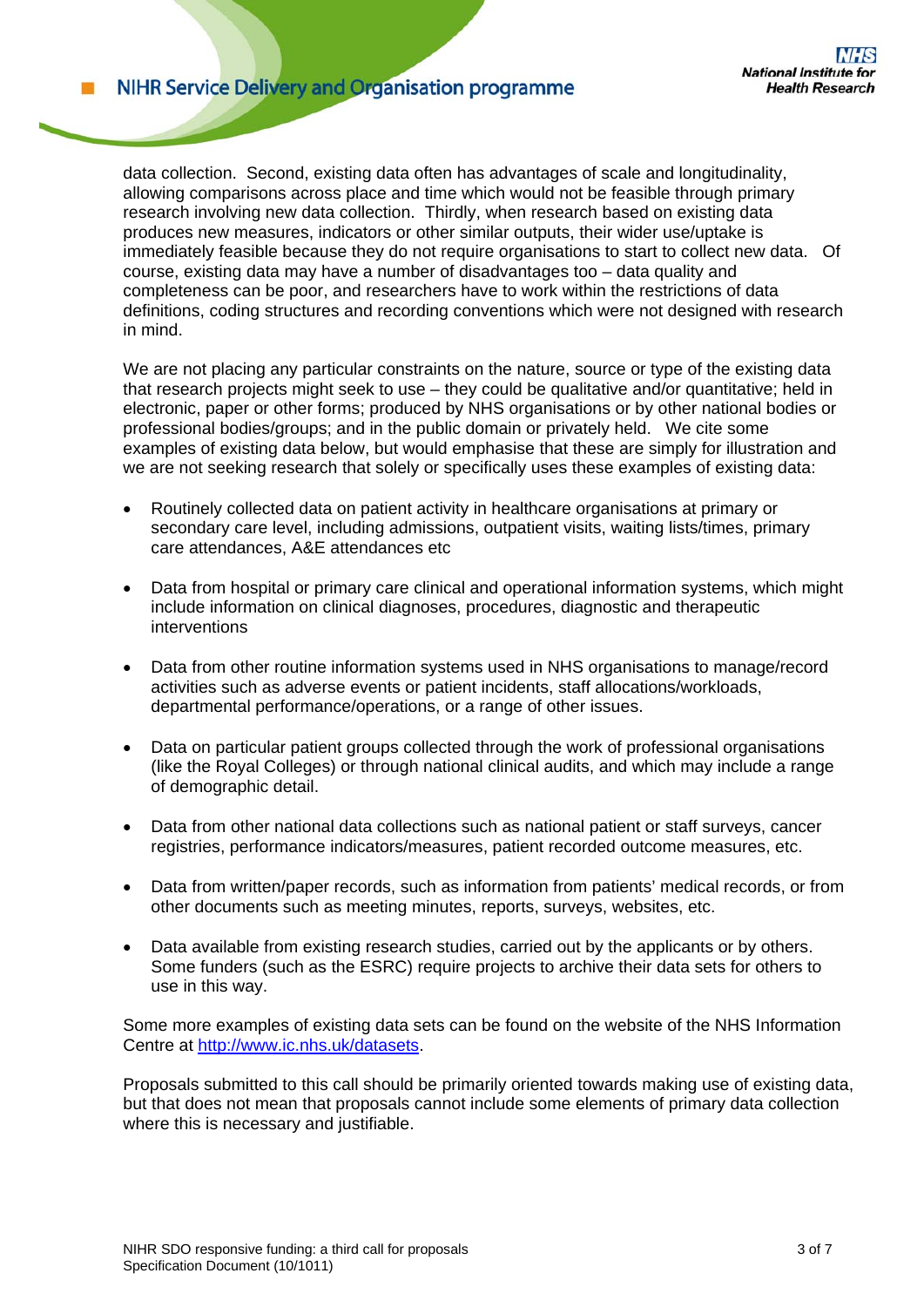## **5. Criteria and process for proposal selection**

The SDO Programme is now seeking outline applications in the areas outlined above. We have provisionally allocated £2 million to this call. Projects may be of up to 24 months duration and up to £300,000 in cost. Applicants should note that we anticipate funding a range of projects in both size and duration. Value for money will be an important consideration, particularly for larger projects. Project costs will be carefully scrutinised and must always be well justified though we encourage investigators to include costs associated with project management to ensure completion of the work within the required timeframe. All costs must be as realistic as possible although at outline stage these may be estimates.

The application process will be in two stages. At the first stage, short outline proposals will be reviewed by the SDO Studies Panel, and a number invited to go forward to full proposal. We normally shortlist around two to three times as many projects as can be funded balancing the budget for the call and the typical cost of proposals. No individual feedback can be given on outline proposals which are not short listed though all applicants will receive feedback on the response to the call in general.

Researchers whose outline proposals are shortlisted will be given the opportunity to develop a full proposal – this is normally about eight weeks; feedback at this stage will be to inform the full proposal in line with the aim of the call. All full proposals will be subject to external peer review, prior to consideration by the SDO Commissioning Board. Decisions on all recommendations for funding are then made by the Programme Director. All full proposals which are not funded will receive feedback from peer reviewers and the Commissioning Board.

The SDO Studies Panel is predominantly made up of practising managers working in the NHS and service users/lay representatives. It also includes some academics with relevant research expertise. The primary criterion against which the Panel assesses outline proposals is that of **'need for knowledge in the NHS'**. It will use four main criteria to make this judgement:

- Relevance of the proposed research to the main areas or themes set out in this call for proposals.
- Relevance of the proposed research to the needs, interests and current and future challenges for the management community in the NHS.
- Likelihood that the proposed research will produce findings which are useful to and capable of application by the management community in the NHS.
- Likelihood that the proposed research will promote the greater engagement of the academic community of researchers and the practice community of healthcare managers, and the development of links between academic institutions and NHS organisations in this area.

The SDO Commissioning Board is primarily made up of academics with relevant research expertise, but also contains some practising managers. Its main concern is the **quality of the proposed research**. It uses two main criteria to make this judgement:

- Scientific rigour and quality of the proposed research, and the expertise and track record of the research team.
- Value for money of the proposed research, taking into account the overall cost, scale, scope and duration of the work involved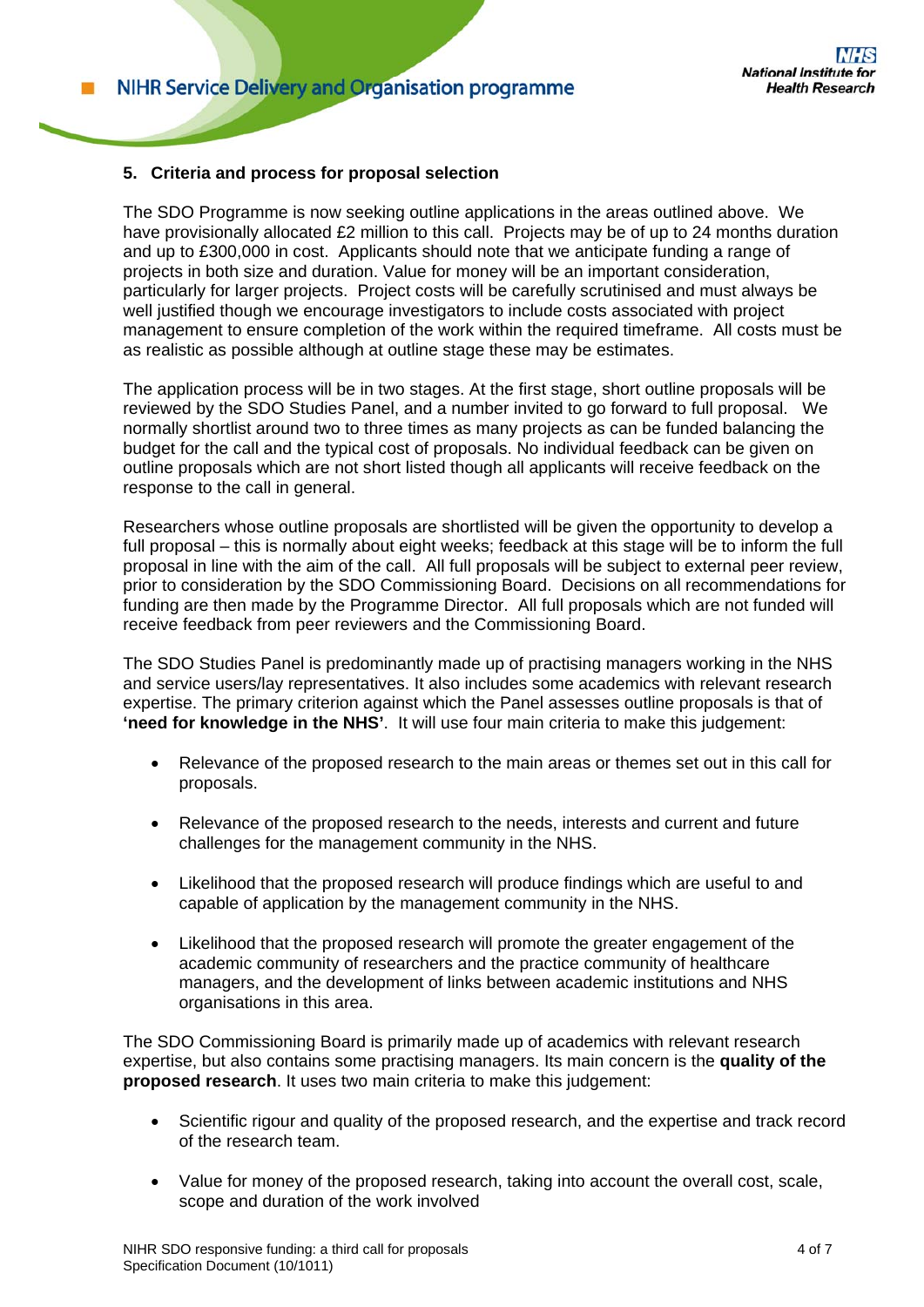The SDO Commissioning Board will also draw on the assessment of 'NHS importance' made by the SDO Studies Panel.

## **6. General guidance for applicants**

Our main concern is to commission research which is well designed, will be effectively carried out by the research team, and will provide findings which meet the needs of the SDO programme and the NHS management and leadership community it serves. We do not require or expect any particular methodological approach, disciplinary background or expertise, research team structure or other constraints. However, we urge applicants to take into account the following general points:

- **Theoretical framing and empirical methods.** In addressing issues in a way likely to lead to the wide applicability of findings, we encourage applicants to demonstrate the sound theoretical and conceptual underpinnings of their proposals and to show the theoretical and conceptual connections between their proposed research questions and empirical work. Empirical projects may use a wide diversity of methods, including both qualitative and quantitative approaches, carefully matched to study questions and with clear understandings as to how findings from different empirical approaches will be integrated. We welcome ethnographic and/or multi-method based studies.
- **Research team makeup and expertise**. Substantial empirical projects are likely to use teams with significant input from a number of disciplines and a commitment to developing robust inter-disciplinary approaches. Applicants should bear in mind the difficulties of managing large and diffuse project teams across multiple institutions, and show how the work will be managed including the time commitment needed from all team members. The principal applicant (chief investigator) should generally be the person who has contributed most to the intellectual and practical development of the proposal, and who will take responsibility for its implementation. The SDO programme encourages proposals to include an element of research capacity-building.
- **User involvement.** It is a core concern of the SDO programme that all commissioned projects should pay appropriate attention to the needs and experiences of service users, their carers and the public at large. Proposed projects should be explicit in their explanations as to how the proposed work has potential implications for service delivery that could lead to enhanced public and community engagement. Applicants should demonstrate clear involvement of all relevant PPI stakeholders including, local communities, lay people, service users, carers and minority ethnic communities during the design, execution and dissemination of the research.
- **Linkage and exchange**. Given the core mission of the SDO Programme and our focus on knowledge mobilisation, successful projects are likely to involve partnership working between experienced academic teams and those more closely involved in the design and delivery of services.
- **Location of research**. The NIHR Service Delivery and Organisation programme is funded by the NIHR, with contributions from WORD in Wales. Researchers from Scotland or Northern Ireland should contact NETSCC to discuss their eligibility to apply.
- **Research governance**. Applicants should ensure that their proposal complies with the Research Governance Framework. Successful applicants will be required to provide proof of research ethics committee approval for their project, if this is required.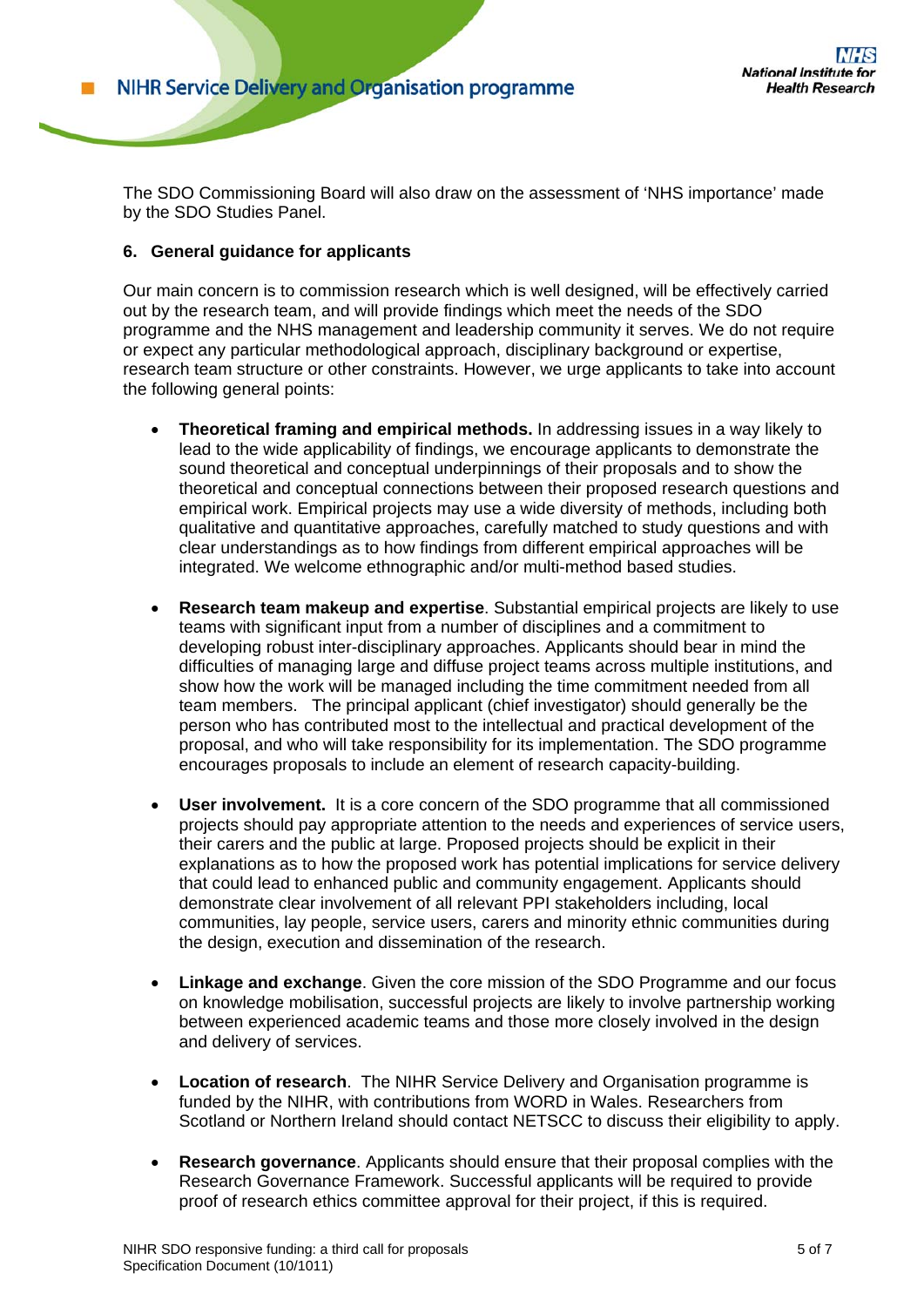• **Costs and value for money.** We will fund a range of projects in both size and duration. For larger projects, value for money will be an important consideration and project costs will be carefully scrutinised and must always be well justified. NIHR Programmes currently fund Higher Education Institutions (HEI) at a maximum of 80% of Full Economic Cost (except for equipment over £50,000 – 100%). For non-HEI institutions, NIHR may fund 100% of costs. However, the SDO Programme reserves the right to award a grant for less than this maximum and for less than the amount sought by applicants where appropriate.

## **7. Dissemination and knowledge mobilisation**

In outlining their research plans, applicants should make clear how findings will be communicated effectively to a wide variety of academic, policy and service audiences throughout the life of the project. Researchers should bear in mind the two main objectives of the SDO programme (see section 2), and recognise that the SDO programme seeks to fund projects which show a creative and proactive approach to engaging with the NHS management and leadership community.

Researchers will be expected to deliver the following written outputs from any proposed research: an abstract, an executive summary (500 words) and a full report detailing all the work undertaken; supporting technical appendices (up to a maximum of 80,000 words).

Applicants should outline plans for conference, seminar and other forms of dissemination to go alongside written communications. Where appropriate, the proposed work should be designed and delivered in a way that is likely to lead to significant high-quality peer-reviewed publications.

## **8. Application process and timetable**

Should you have any questions or require any further clarification please refer to the NETSCC FAQs at http:\\www.sdo.nihr.ac.uk/faqsnetscc.html, if the answer to your question cannot be found please email your query to sdofund@southampton.ac.uk with the reference number (10/1011) and title for the call for proposals as the email header. Applicants should be aware that while every effort will be made to respond to enquiries in a timely fashion, **these should be received at least two weeks before the call closing date.** 

The process of commissioning will be in **two stages** and applicants should submit **outline proposals** via the SDO website by **1pm** on **16 September 2010** No late proposals will be considered. No paper-based submissions will be considered. Applicants will be notified of the outcome of their outline application approximately three weeks after the SDO Studies panel meeting which is currently scheduled for October 2010.

## **Outline proposals must indicate at the end of section C, Part 2 (background to proposal) whether the same or a substantially similar proposal**

- **(a) has been previously submitted to and rejected by another funder (and if so, name the funder or funders and dates of submission)**
- **(b) is currently under consideration for funding by another funder (and if so, name the funder or funders and dates by which a decision on funding is expected**
- **(c) Please provide details of the earlier project, project number, when completed and evidence of any published output or planned output.**